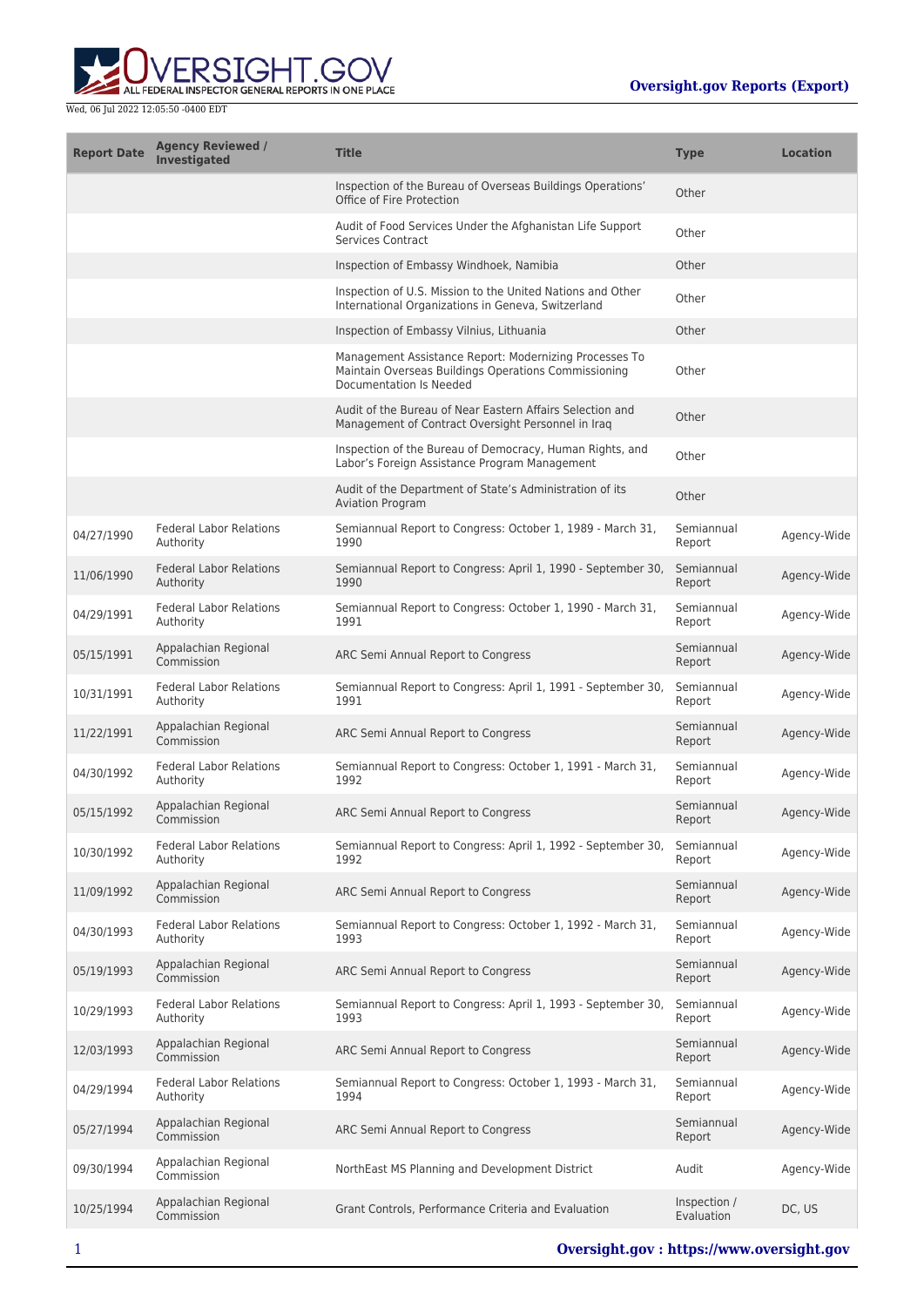# **Oversight.gov Reports (Export)**



| <b>Report Date</b> | <b>Agency Reviewed /</b><br>Investigated    | <b>Title</b>                                                         | <b>Type</b>                | <b>Location</b> |
|--------------------|---------------------------------------------|----------------------------------------------------------------------|----------------------------|-----------------|
| 10/26/1994         | <b>Federal Labor Relations</b><br>Authority | Semiannual Report to Congress: April 1, 1994 - September 30,<br>1994 | Semiannual<br>Report       | Agency-Wide     |
| 10/27/1994         | Appalachian Regional<br>Commission          | Regional Tourism Initiative                                          | Review                     | KY, US          |
| 12/05/1994         | Appalachian Regional<br>Commission          | I-1 Visa Waiver - MD                                                 | Inspection /<br>Evaluation | MD, US          |
| 12/05/1994         | Appalachian Regional<br>Commission          | ARC Semi Annual Report to Congress                                   | Semiannual<br>Report       | Agency-Wide     |
| 12/08/1994         | Appalachian Regional<br>Commission          | J-1 Visa Waiver - VA                                                 | Inspection /<br>Evaluation | VA, US          |
| 12/08/1994         | Appalachian Regional<br>Commission          | J-1 Visa Waiver - WV                                                 | Inspection /<br>Evaluation | WV, US          |
| 12/19/1994         | Appalachian Regional<br>Commission          | I-1 Visa Waiver - WV                                                 | Inspection /<br>Evaluation | WV, US          |
| 12/21/1994         | Appalachian Regional<br>Commission          | Review of the Research Foundation of State University of NY          | Review                     | NY, US          |
| 12/23/1994         | Appalachian Regional<br>Commission          | J-1 Visa Waiver - WV                                                 | Review                     | WV, US          |
| 01/04/1995         | Appalachian Regional<br>Commission          | WV Department of Commerce Labor and Environmental<br>Resources       | Audit                      | Agency-Wide     |
| 02/22/1995         | Appalachian Regional<br>Commission          | Consolidated Technical Assistance Grant - AL                         | Audit                      | AL, US          |
| 03/07/1995         | Appalachian Regional<br>Commission          | J-1 Visa Waiver - AL                                                 | Inspection /<br>Evaluation | AL, US          |
| 03/08/1995         | Appalachian Regional<br>Commission          | LEED Grant - Economic Development Institute                          | Audit                      | AL, US          |
| 03/09/1995         | Appalachian Regional<br>Commission          | J-1 Visa Waiver - AL                                                 | Inspection /<br>Evaluation | AL, US          |
| 03/28/1995         | Appalachian Regional<br>Commission          | Enterprise Development Program                                       | Audit                      | PA, US          |
| 03/28/1995         | Appalachian Regional<br>Commission          | Upper Catawba River Basin Water Quality Program                      | Audit                      | NC, US          |
| 03/28/1995         | Appalachian Regional<br>Commission          | <b>SEDA - Council of Governments</b>                                 | Audit                      | PA, US          |
| 03/28/1995         | Appalachian Regional<br>Commission          | Buckeye Hills-Hocking Valley Regional Development                    | Audit                      | OH, US          |
| 03/28/1995         | Appalachian Regional<br>Commission          | OH Valley Regional Development Commission                            | Audit                      | OH, US          |
| 03/28/1995         | Appalachian Regional<br>Commission          | NC Western Piedmont Council of Government                            | Audit                      | NC, US          |
| 03/28/1995         | Appalachian Regional<br>Commission          | SC Appalachian Council of Governments - RLF                          | Audit                      | SC, US          |
| 03/31/1995         | Appalachian Regional<br>Commission          | MS Resource Center Development Project                               | Audit                      | MS, US          |
| 03/31/1995         | Appalachian Regional<br>Commission          | Business Development RLF - SC                                        | Audit                      | Agency-Wide     |
| 03/31/1995         | Appalachian Regional<br>Commission          | Seneca Trail Resource Conservation and Development Council Review    |                            | NY, US          |
| 04/12/1995         | Appalachian Regional<br>Commission          | Excellence Project at Dalton High School                             | Audit                      | GA, US          |
| 04/25/1995         | Appalachian Regional<br>Commission          | Dental Care for Appalachia Children                                  | Audit                      | KY, US          |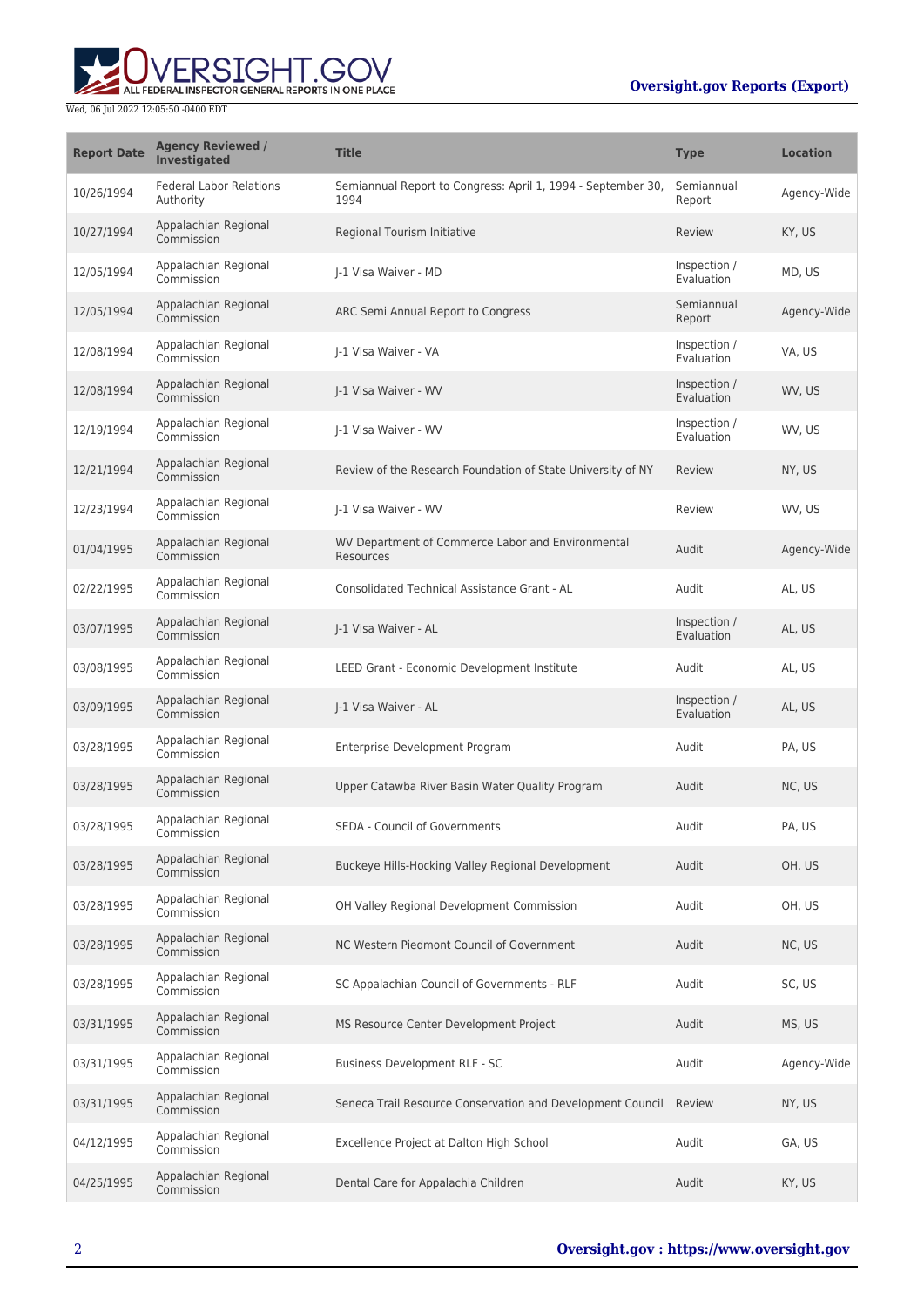# **Oversight.gov Reports (Export)**



| <b>Report Date</b> | <b>Agency Reviewed /</b><br>Investigated    | <b>Title</b>                                                                            | <b>Type</b>                | <b>Location</b> |
|--------------------|---------------------------------------------|-----------------------------------------------------------------------------------------|----------------------------|-----------------|
| 04/27/1995         | Appalachian Regional<br>Commission          | Western MD Multi Bank Community Development Corporation                                 | Audit                      | MD, US          |
| 04/27/1995         | Appalachian Regional<br>Commission          | Western MD Community College Video Network                                              | Audit                      | MD, US          |
| 04/27/1995         | Appalachian Regional<br>Commission          | Tri-County Council for Western MD                                                       | Audit                      | MD, US          |
| 04/28/1995         | Appalachian Regional<br>Commission          | Building the Economic Cornerstone of WV                                                 | Review                     | WV, US          |
| 04/28/1995         | <b>Federal Labor Relations</b><br>Authority | Semiannual Report to Congress: October 1, 1994 - March 31,<br>1995                      | Semiannual<br>Report       | Agency-Wide     |
| 05/01/1995         | Appalachian Regional<br>Commission          | Controls over Contracts/Grants with Expired Performance<br>Periods                      | Review                     | DC, US          |
| 05/02/1995         | Appalachian Regional<br>Commission          | NC Department of Administration - Consolidated Technical<br><b>Assistance Grant</b>     | Audit                      | NC, US          |
| 05/08/1995         | Appalachian Regional<br>Commission          | Review of Hindman Settlement School                                                     | Review                     | KY, US          |
| 05/18/1995         | Appalachian Regional<br>Commission          | ARC Semi Annual Report to Congress                                                      | Semiannual<br>Report       | Agency-Wide     |
| 06/05/1995         | Appalachian Regional<br>Commission          | Infrastructure Development for the 21st Century                                         | Audit                      | VA, US          |
| 06/20/1995         | Appalachian Regional<br>Commission          | Review of TN Center for Research and Development                                        | Review                     | TN. US          |
| 06/30/1995         | Appalachian Regional<br>Commission          | Full Time School/Summer Tutorial Program for Dyslexic<br><b>Students</b>                | Review                     | KY, US          |
| 07/11/1995         | Appalachian Regional<br>Commission          | NY State Summer Institutes Grant                                                        | Review                     | NY, US          |
| 08/01/1995         | Appalachian Regional<br>Commission          | <b>WV Telelearning Network</b>                                                          | Audit                      | WV, US          |
| 08/25/1995         | Appalachian Regional<br>Commission          | Review of Friendship House Inc.                                                         | Review                     | GA, US          |
| 09/25/1995         | Appalachian Regional<br>Commission          | Review of TN Department of Education Adult Literacy                                     | Review                     | Agency-Wide     |
| 09/26/1995         | Appalachian Regional<br>Commission          | Review of Ohio Department of Development, Appalachian<br>Industrial Re-training Project | Review                     | OH, US          |
| 09/28/1995         | Appalachian Regional<br>Commission          | Review of Health Care Information                                                       | Review                     | OH, US          |
| 09/30/1995         | Appalachian Regional<br>Commission          | <b>Flexible Manufacturing Networks</b>                                                  | Review                     | Agency-Wide     |
| 10/10/1995         | Appalachian Regional<br>Commission          | Review of Seedling Grants Program                                                       | Audit                      | KY, US          |
| 10/10/1995         | Appalachian Regional<br>Commission          | TN Department of Economic and Community Devlopment                                      | Audit                      | TN, US          |
| 11/03/1995         | Appalachian Regional<br>Commission          | ARC Semi Annual Report to Congress                                                      | Semiannual<br>Report       | Agency-Wide     |
| 11/29/1995         | Appalachian Regional<br>Commission          | RLF Enterprise Development Grants and Regional Incubator<br>Grant                       | Review                     | Agency-Wide     |
| 11/30/1995         | Appalachian Regional<br>Commission          | Rural Health Care Expansion Project                                                     | Review                     | WV, US          |
| 12/13/1995         | Appalachian Regional<br>Commission          | <b>Consolidated Technical Assistance Grant - NY</b>                                     | Audit                      | NY, US          |
| 12/15/1995         | Appalachian Regional<br>Commission          | J-1 Visa Waiver - KY                                                                    | Inspection /<br>Evaluation | KY, US          |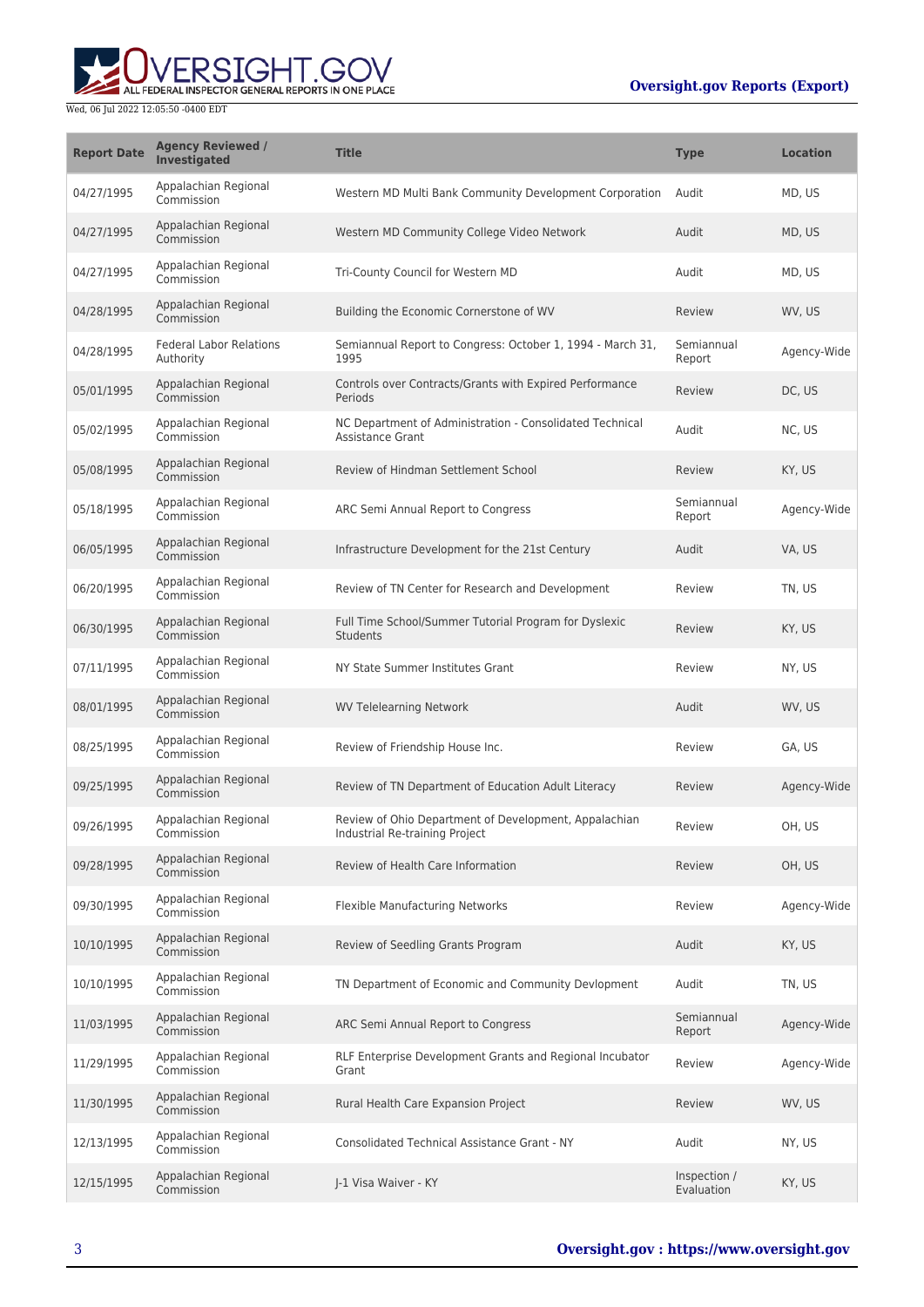

| <b>Report Date</b> | <b>Agency Reviewed /</b><br><b>Investigated</b> | <b>Title</b>                                                                                                         | <b>Type</b>                | <b>Location</b>                  |
|--------------------|-------------------------------------------------|----------------------------------------------------------------------------------------------------------------------|----------------------------|----------------------------------|
| 12/15/1995         | Appalachian Regional<br>Commission              | I-1 Visa Waiver - WV                                                                                                 | Inspection /<br>Evaluation | WV, US                           |
| 12/18/1995         | Appalachian Regional<br>Commission              | J-1 Visa Waiver - Survey Selected Health Care Providers                                                              | Inspection /<br>Evaluation | Agency-Wide                      |
| 12/20/1995         | Appalachian Regional<br>Commission              | I-1 Visa Waiver - KY                                                                                                 | Inspection /<br>Evaluation | KY, US                           |
| 12/21/1995         | Appalachian Regional<br>Commission              | Appalachian Workforce Development Project                                                                            | Audit                      | PA, US                           |
| 01/02/1996         |                                                 | 1993 CROP DISASTER PAYMENTS - BROOKS/JIM HOGG COS.,<br>TX                                                            | Audit                      |                                  |
| 01/02/1996         | Appalachian Regional<br>Commission              | Memorandum Report on ARC Travel Vouchers and<br><b>Reimbursement Calculations</b>                                    | Inspection /<br>Evaluation | DC, US                           |
| 01/17/1996         | Appalachian Regional<br>Commission              | Enhancing Manufacturing Competitiveness in Appalachia                                                                | Audit                      | OH, US                           |
| 02/28/1996         | Appalachian Regional<br>Commission              | Review of Onan Corporation Employee Training Program                                                                 | Audit                      | AL, US                           |
| 03/21/1996         | Appalachian Regional<br>Commission              | Response to Survey on Grantee Claims Processing                                                                      | Inspection /<br>Evaluation | DC, US                           |
| 03/22/1996         | Appalachian Regional<br>Commission              | Interim Survey Report of ARC Grants Awarded for Industrial<br>Park Site Improvements                                 | Inspection /<br>Evaluation | Agency-Wide                      |
| 03/26/1996         | Appalachian Regional<br>Commission              | Report on Research Foundation of SUNY Regional<br>Development Initiative to Enhance Manufacturing<br>Competitiveness | Review                     | NY, US                           |
| 03/27/1996         | Appalachian Regional<br>Commission              | Three River Waste Management Authority                                                                               | Audit                      | MS, US                           |
| 03/29/1996         | Appalachian Regional<br>Commission              | I-1 Visa Waiver - SC                                                                                                 | Inspection /<br>Evaluation | SC, US                           |
| 04/03/1996         | Appalachian Regional<br>Commission              | J-1 Visa Waiver - SC                                                                                                 | Inspection /<br>Evaluation | SC, US                           |
| 04/03/1996         | Appalachian Regional<br>Commission              | Cullman Water Reservoir Project                                                                                      | Audit                      | AL, US                           |
| 04/19/1996         | Appalachian Regional<br>Commission              | Review of Interactive Distance Learning Network                                                                      | Audit                      | AL, US                           |
| 04/29/1996         | <b>Federal Labor Relations</b><br>Authority     | Semiannual Report to Congress: October 1, 1995 - March 31,<br>1996                                                   | Semiannual<br>Report       | Agency-Wide                      |
| 05/01/1996         | Appalachian Regional<br>Commission              | Immunization Outreach Program for Appalachian Children                                                               | Audit                      | SC, US                           |
| 05/02/1996         | Appalachian Regional<br>Commission              | <b>Consolidated Technical Assistance Grant - MS</b>                                                                  | Audit                      | $\cdot$ MS, US<br>$\cdot$ MS, US |
| 05/05/1996         | Appalachian Regional<br>Commission              | Financial Statements and Single Audit Review - North Central<br>PA                                                   | Inspection /<br>Evaluation | Agency-Wide                      |
| 05/15/1996         | Appalachian Regional<br>Commission              | WV Rural Development Council Empowerment Zone &<br><b>Enterprise Communities Program</b>                             | Audit                      | WV, US                           |
| 05/15/1996         | Appalachian Regional<br>Commission              | Kanawha County Schools Regulatory Training Center                                                                    | Audit                      | WV, US                           |
| 05/15/1996         | Appalachian Regional<br>Commission              | Alliance for the Arts                                                                                                | Audit                      | WV, US                           |
| 05/17/1996         | Appalachian Regional<br>Commission              | ARC Semi Annual Report to Congress                                                                                   | Semiannual<br>Report       | Agency-Wide                      |
| 05/29/1996         | Appalachian Regional<br>Commission              | ARC Memorandums of Understanding and Agreement                                                                       | Review                     | Agency-Wide                      |
| 06/14/1996         | Appalachian Regional<br>Commission              | NC Department of Human Resources                                                                                     | Audit                      | NC, US                           |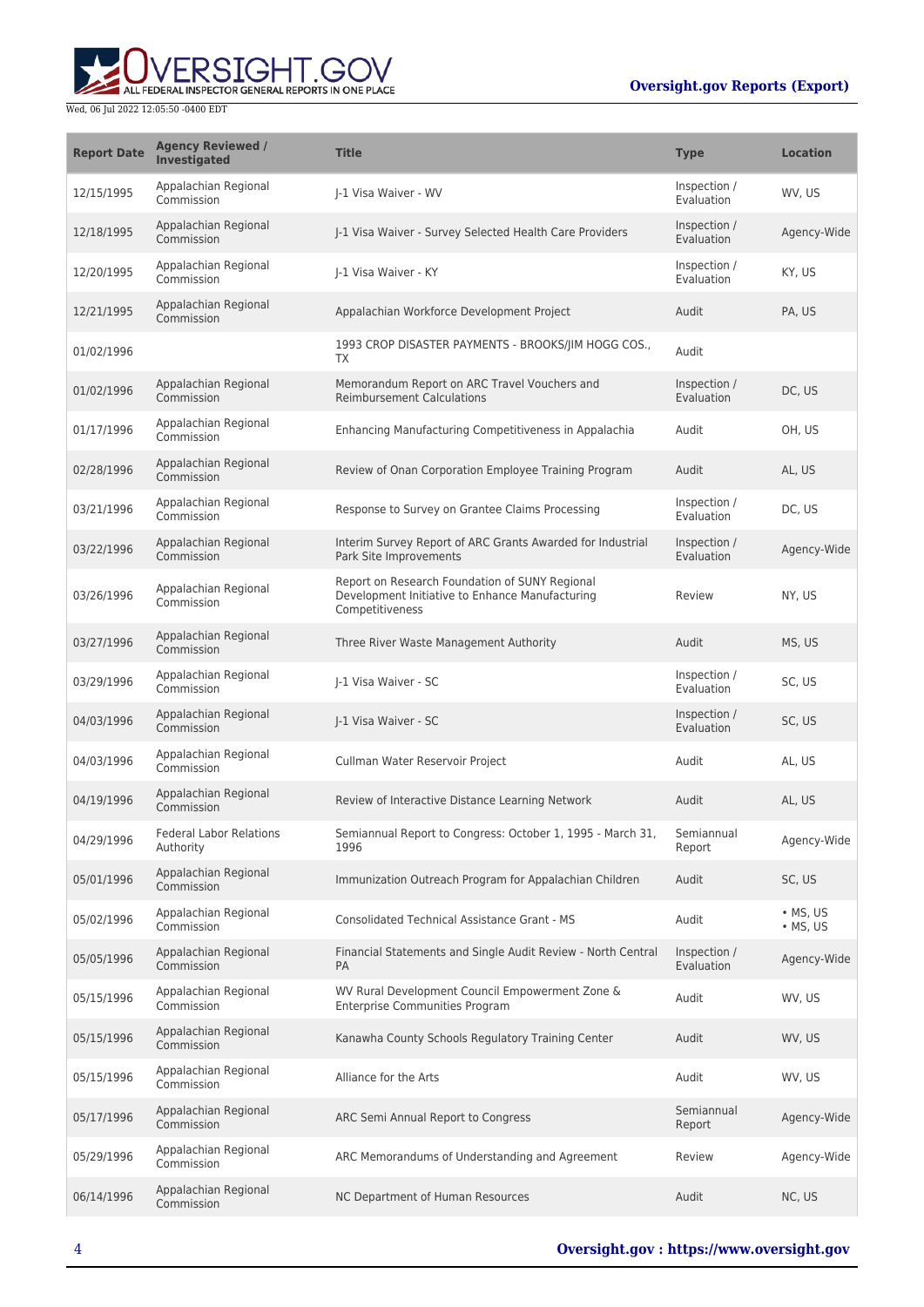

| <b>Report Date</b> | <b>Agency Reviewed /</b><br>Investigated | <b>Title</b>                                                                                      | <b>Type</b>                | <b>Location</b>                  |
|--------------------|------------------------------------------|---------------------------------------------------------------------------------------------------|----------------------------|----------------------------------|
| 07/12/1996         | Appalachian Regional<br>Commission       | Towns County Drop-out Prevention Project                                                          | Audit                      | GA, US                           |
| 07/19/1996         | Appalachian Regional<br>Commission       | Murray County Apprenticeship Program                                                              | Audit                      | GA, US                           |
| 07/25/1996         | Appalachian Regional<br>Commission       | Volunteers for Communities Program                                                                | Audit                      | VA, US                           |
| 07/30/1996         | Appalachian Regional<br>Commission       | Consolidated Technical Assistance Grant - PA                                                      | Audit                      | PA, US                           |
| 07/31/1996         | Appalachian Regional<br>Commission       | Whitfield County Apprenticeship Program                                                           | Audit                      | GA, US                           |
| 07/31/1996         | Appalachian Regional<br>Commission       | <b>Review of Status of Service Contracts</b>                                                      | Review                     | DC, US                           |
| 08/01/1996         | Appalachian Regional<br>Commission       | Controls over Contracts/Grants with Expired Performance<br>Periods                                | Review                     | DC, US                           |
| 08/02/1996         | Appalachian Regional<br>Commission       | I-1 Visa Waiver - GA                                                                              | Inspection /<br>Evaluation | GA, US                           |
| 08/16/1996         | Appalachian Regional<br>Commission       | Southern Technology Council                                                                       | Review                     | Agency-Wide                      |
| 08/16/1996         | Appalachian Regional<br>Commission       | Southern Growth Policies Board                                                                    | Audit                      | Agency-Wide                      |
| 08/16/1996         | Appalachian Regional<br>Commission       | Southern Technology Council                                                                       | Review                     | Agency-Wide                      |
| 08/27/1996         | Appalachian Regional<br>Commission       | Digitization of Cadastral Maps                                                                    | Review                     | VA, US                           |
| 08/27/1996         | Appalachian Regional<br>Commission       | Southern Tier East Regional Development Board - NY                                                | Audit                      | NY, US                           |
| 08/28/1996         | Appalachian Regional<br>Commission       | MD Department of Business and Economic Development                                                | Audit                      | MD, US                           |
| 08/28/1996         | Appalachian Regional<br>Commission       | Report of Applying Agreed-Upon Procedures - MD Department<br>of Business and Economic Development | Audit                      | MD, US                           |
| 08/30/1996         | Appalachian Regional<br>Commission       | LDD and the Multi-County Shared and Distributed GIS System                                        | Audit                      | VA, US                           |
| 09/08/1996         |                                          | EMERGENCY FEED PROGRAM IN TEXAS                                                                   | Audit                      |                                  |
| 09/11/1996         | Appalachian Regional<br>Commission       | Report of Applying Agreed-Upon Procedures - Concord College Audit                                 |                            | WV. US                           |
| 09/17/1996         | Appalachian Regional<br>Commission       | Local Affiliate Matching Grant Program                                                            | Audit                      | KY, US                           |
| 09/23/1996         | Appalachian Regional<br>Commission       | Memorandum Report on the Review of the Regional VI<br>Planning and Development Council            | Audit                      | WV, US                           |
| 09/30/1996         | Appalachian Regional<br>Commission       | I-1 Visa Waiver - MS                                                                              | Inspection /<br>Evaluation | $\cdot$ TN, US<br>$\cdot$ TN, US |
| 09/30/1996         | Appalachian Regional<br>Commission       | America's Scenic Triangle Tourism Inititative                                                     | Audit                      | TN, US                           |
| 09/30/1996         | Appalachian Regional<br>Commission       | Enterprise Development Program                                                                    | Audit                      | PA, US                           |
| 09/30/1996         | Appalachian Regional<br>Commission       | Accelerated Grinder Trainer Program                                                               | Audit                      | PA, US                           |
| 09/30/1996         | Appalachian Regional<br>Commission       | Administrative Grant and Enterprise Development Grant                                             | Audit                      | PA, US                           |
| 10/01/1996         | Appalachian Regional<br>Commission       | Review of Jesse Owens Memorial Park Project                                                       | Review                     | AL, US                           |
| 10/10/1996         | Appalachian Regional<br>Commission       | Review of Tourism Project                                                                         | Audit                      | MS, US                           |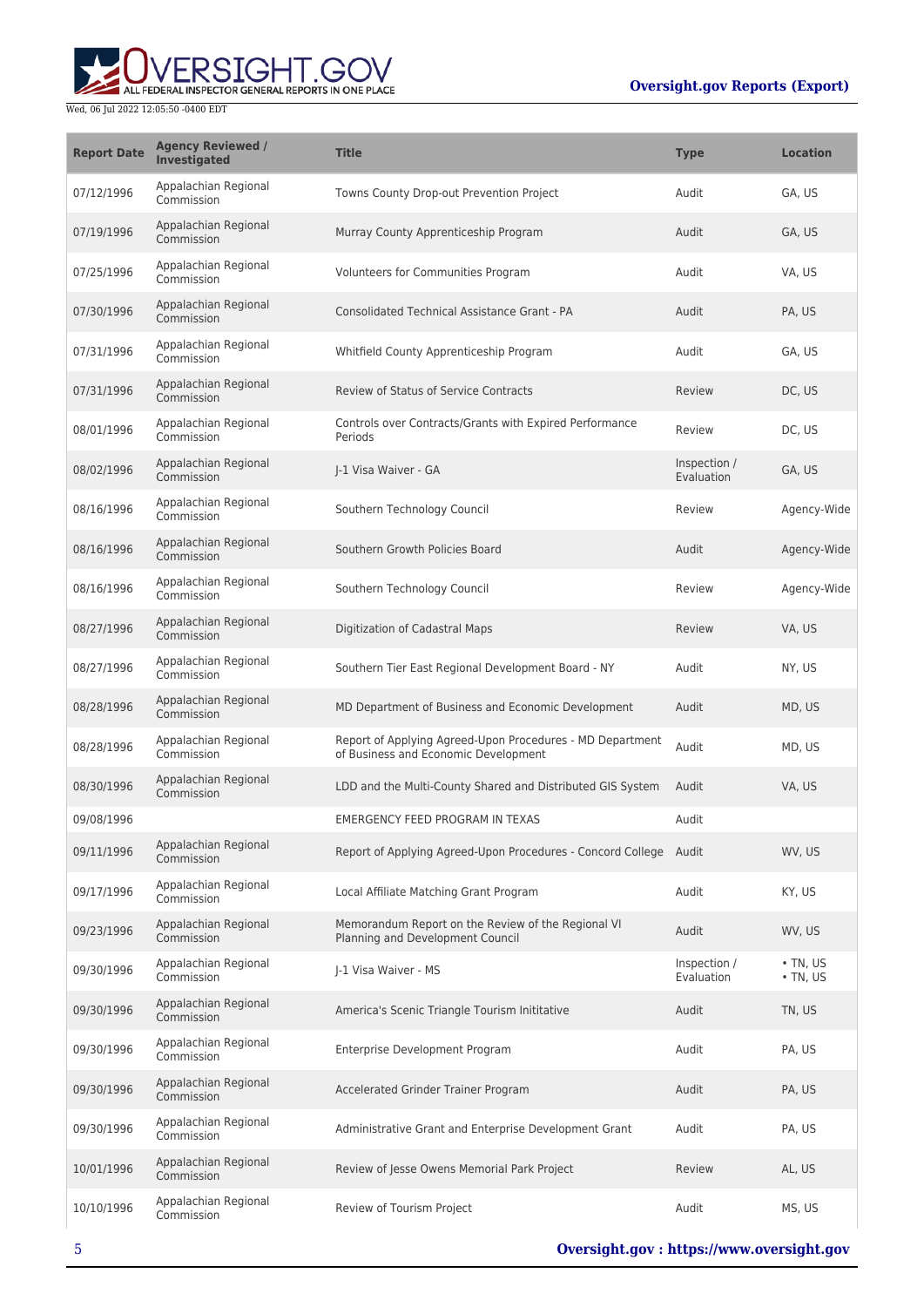

| <b>Report Date</b> | <b>Agency Reviewed /</b><br><b>Investigated</b> | <b>Title</b>                                                                        | <b>Type</b>                | <b>Location</b> |
|--------------------|-------------------------------------------------|-------------------------------------------------------------------------------------|----------------------------|-----------------|
| 10/11/1996         | Appalachian Regional<br>Commission              | Implementation of the Family Center                                                 | Audit                      | PA, US          |
| 10/15/1996         | Appalachian Regional<br>Commission              | Alliance for Manufacturing Competitiveness Phase II                                 | Audit                      | NY, US          |
| 10/18/1996         | Appalachian Regional<br>Commission              | Municipal Partnership Demonstration                                                 | Audit                      | NY, US          |
| 10/18/1996         | Appalachian Regional<br>Commission              | <b>Rail Line Preservation</b>                                                       | Audit                      | NY, US          |
| 10/18/1996         | Appalachian Regional<br>Commission              | Southern Tier West Regional Planning and Development                                | Audit                      | NY, US          |
| 10/22/1996         | Appalachian Regional<br>Commission              | J-1 Visa Waiver - MS                                                                | Inspection /<br>Evaluation | Agency-Wide     |
| 10/25/1996         | Appalachian Regional<br>Commission              | J-1 Waiver Program MDO Medical Services, Inc.                                       | Inspection /<br>Evaluation | Agency-Wide     |
| 10/25/1996         | Appalachian Regional<br>Commission              | <b>Housing Technical Assistance</b>                                                 | Audit                      | NY, US          |
| 10/29/1996         | Appalachian Regional<br>Commission              | Memorandum on Concord College WV                                                    | Audit                      | WV, US          |
| 10/31/1996         | <b>Federal Labor Relations</b><br>Authority     | Semiannual Report to Congress: April 1, 1996 - September 30,<br>1996                | Semiannual<br>Report       | Agency-Wide     |
| 11/01/1996         | Appalachian Regional<br>Commission              | J-1 Visa Waiver - SC                                                                | Inspection /<br>Evaluation | SC, US          |
| 11/29/1996         | Appalachian Regional<br>Commission              | ARC Semi Annual Report to Congress                                                  | Semiannual<br>Report       | Agency-Wide     |
| 12/23/1996         | Appalachian Regional<br>Commission              | Development of long term strategic for economic<br>development                      | Audit                      | KY, US          |
| 01/07/1997         | Appalachian Regional<br>Commission              | Review of Equipment Purchase with ARC Grant Funds                                   | Inspection /<br>Evaluation | SC, US          |
| 01/14/1997         | Appalachian Regional<br>Commission              | Newborn Screening Project                                                           | Audit                      | AL, US          |
| 01/28/1997         | Appalachian Regional<br>Commission              | Home Health Telecommunications Project & Nurse<br>Practitioner Telemedicine Project | Audit                      | SC, US          |
| 02/18/1997         | Appalachian Regional<br>Commission              | I-1 Visa Waiver - KY                                                                | Inspection /<br>Evaluation | KY, US          |
| 02/20/1997         | Appalachian Regional<br>Commission              | Report on Applying Agreed Upon Procedures to NC<br>Department of Administration     | Audit                      | NC, US          |
| 02/20/1997         | Appalachian Regional<br>Commission              | Report of Applying Agreed-Upon Procedures - NC Department<br>of Administration      | Audit                      | NC, US          |
| 03/03/1997         | Appalachian Regional<br>Commission              | Cooperative Tourism Marketing Program to Attract German<br><b>Travelers</b>         | Audit                      | OH, US          |
| 03/12/1997         | Appalachian Regional<br>Commission              | Heritage Corridor Project                                                           | Audit                      | SC, US          |
| 03/19/1997         | Appalachian Regional<br>Commission              | Development Support System                                                          | Audit                      | SC, US          |
| 03/19/1997         | Appalachian Regional<br>Commission              | Library Telecommunications/Computer Network Project                                 | Audit                      | SC, US          |
| 03/26/1997         | Appalachian Regional<br>Commission              | Update Report on Controls and Contacts with Expired<br>Performance Periods          | Inspection /<br>Evaluation | DC, US          |
| 04/28/1997         | Appalachian Regional<br>Commission              | Community Oriented Health Care Project - Financial<br>Statement                     | Audit                      | WV, US          |
| 04/28/1997         | Appalachian Regional<br>Commission              | Land Use Plan                                                                       | Audit                      | PA, US          |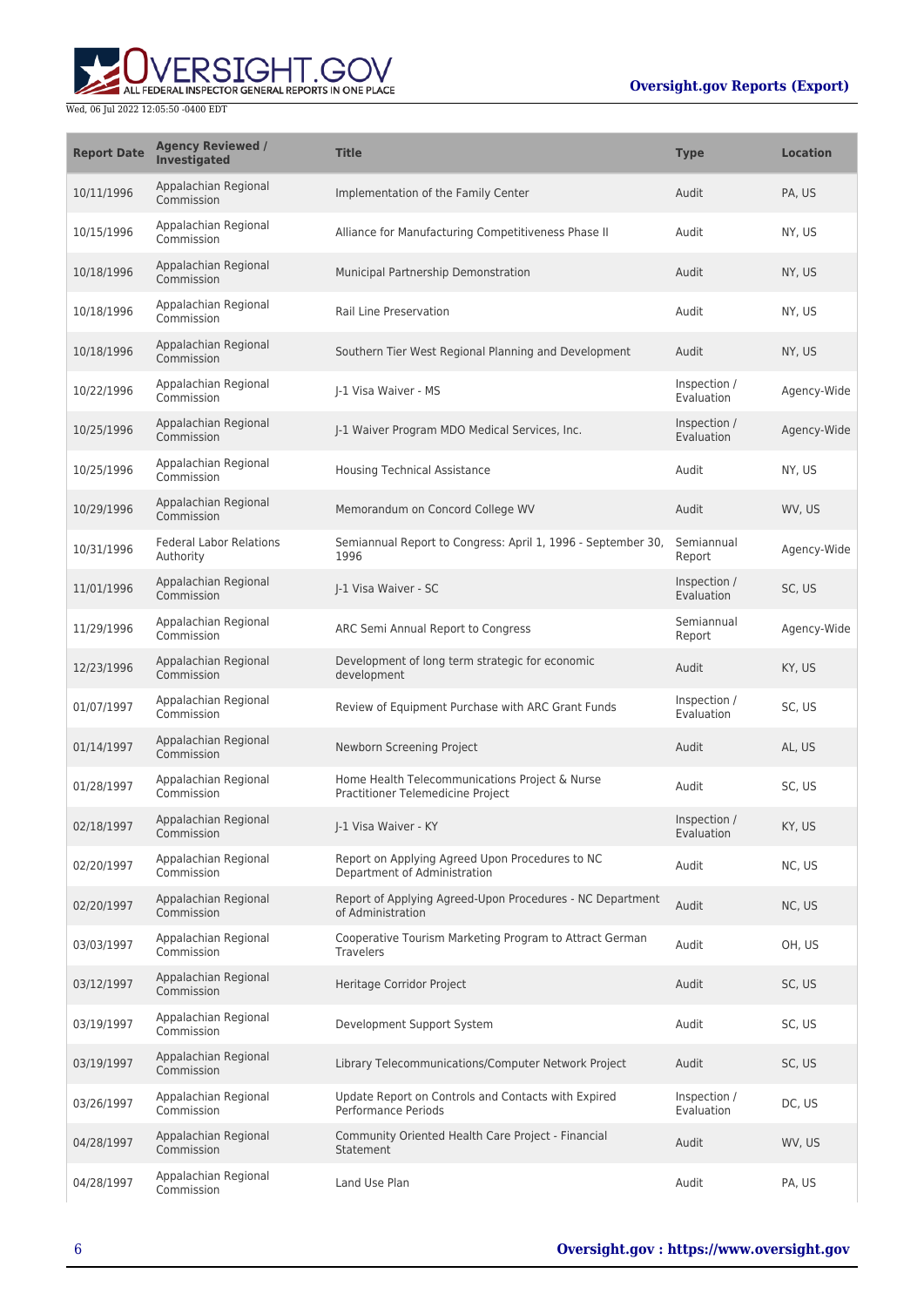# ALL FEDERAL INSPECTOR GENERAL REPORTS IN ONE PLACE Wed, 06 Jul 2022 12:05:50 -0400 EDT

| <b>Report Date</b> | <b>Agency Reviewed /</b><br><b>Investigated</b> | <b>Title</b>                                                                 | <b>Type</b>                | <b>Location</b> |
|--------------------|-------------------------------------------------|------------------------------------------------------------------------------|----------------------------|-----------------|
| 04/28/1997         | Appalachian Regional<br>Commission              | Geotechnical Study for Construction of the Crystal Lake Dam<br>and Reservoir | Audit                      | KY, US          |
| 04/28/1997         | Appalachian Regional<br>Commission              | The Launching Pad - A Business Planning Center                               | Audit                      | KY, US          |
| 04/30/1997         | <b>Federal Labor Relations</b><br>Authority     | Semiannual Report to Congress: October 1, 1996 - March 31,<br>1997           | Semiannual<br>Report       | Agency-Wide     |
| 05/07/1997         | Appalachian Regional<br>Commission              | Technology Learning Center for Workforce Academy                             | Audit                      | GA, US          |
| 05/15/1997         | Appalachian Regional<br>Commission              | Technology for Literacy Program Phase II                                     | Audit                      | GA, US          |
| 05/22/1997         | Appalachian Regional<br>Commission              | ARC Semi Annual Report to Congress                                           | Semiannual<br>Report       | Agency-Wide     |
| 05/27/1997         | Appalachian Regional<br>Commission              | MD Department of Transportation State Highway<br>Administration              | Audit                      | MD, US          |
| 07/02/1997         | Appalachian Regional<br>Commission              | Development of a Strategic Vision for the Economy of the<br>state            | Audit                      | TN, US          |
| 07/09/1997         | Appalachian Regional<br>Commission              | Technology 2020                                                              | Audit                      | TN, US          |
| 07/21/1997         | Appalachian Regional<br>Commission              | Consolidated Technical Assistance Grant - KY                                 | Audit                      | KY, US          |
| 07/25/1997         | Appalachian Regional<br>Commission              | KY Appalachia Task Force Strategic Planning Initiative                       | Audit                      | KY, US          |
| 07/29/1997         | Appalachian Regional<br>Commission              | Enhancing Microcomputer Capacity for Improved Capital<br>Planning            | Audit                      | NY, US          |
| 07/31/1997         | Appalachian Regional<br>Commission              | Rural NY Health Network Project                                              | Audit                      | NY, US          |
| 08/04/1997         | Appalachian Regional<br>Commission              | Regional Geographic Information System                                       | Audit                      | PA, US          |
| 08/04/1997         | Appalachian Regional<br>Commission              | Sustainable Communities Initiative                                           | Audit                      | KY, US          |
| 08/13/1997         | Appalachian Regional<br>Commission              | Advanced Manufacturing Resource Center                                       | Audit                      | NY, US          |
| 08/21/1997         | Appalachian Regional<br>Commission              | Memorandum Report on Contracting and Procurement<br>Practices                | Audit                      | PA, US          |
| 08/27/1997         | Appalachian Regional<br>Commission              | Base Quality System Development and Implementation<br>Project                | Audit                      | NY, US          |
| 09/10/1997         | Appalachian Regional<br>Commission              | I-1 Visa Waiver - AL                                                         | Inspection /<br>Evaluation | AL, US          |
| 09/16/1997         | Appalachian Regional<br>Commission              | Status of Chautaugua County Industrial Development Agency                    | Audit                      | Agency-Wide     |
| 09/23/1997         | Appalachian Regional<br>Commission              | Workforce Development Project                                                | Audit                      | PA, US          |
| 09/23/1997         | Appalachian Regional<br>Commission              | State Wide Manufacturing Marketing Network                                   | Audit                      | PA, US          |
| 09/30/1997         | Appalachian Regional<br>Commission              | J-1 Visa Waiver - WV                                                         | Inspection /<br>Evaluation | WV, US          |
| 10/21/1997         | Appalachian Regional<br>Commission              | ARC FY 2007 Financial Management System                                      | Inspection /<br>Evaluation | DC, US          |
| 10/31/1997         | <b>Federal Labor Relations</b><br>Authority     | Semiannual Report to Congress: April 1, 1997 - September 30,<br>1997         | Semiannual<br>Report       | Agency-Wide     |
| 11/18/1997         | Appalachian Regional<br>Commission              | Review of Northeast AL Manufacturing Technology<br>Consortium                | Audit                      | AL, US          |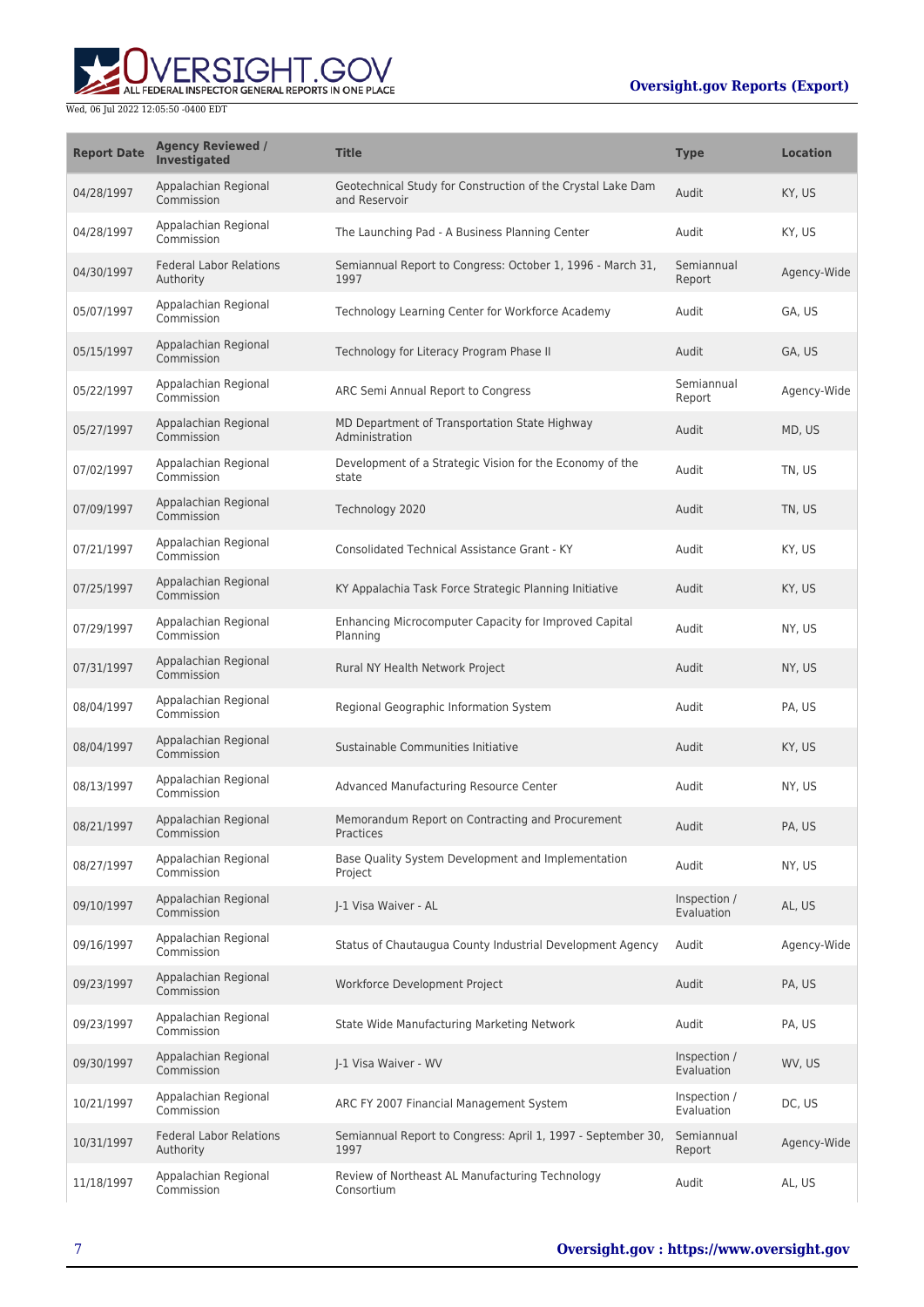

| <b>Report Date</b> | <b>Agency Reviewed /</b><br><b>Investigated</b> | <b>Title</b>                                                                                 | <b>Type</b>                | <b>Location</b> |
|--------------------|-------------------------------------------------|----------------------------------------------------------------------------------------------|----------------------------|-----------------|
| 11/20/1997         | Appalachian Regional<br>Commission              | Distance Learning Expansion Project                                                          | Audit                      | MD, US          |
| 11/20/1997         | Appalachian Regional<br>Commission              | Integrated Microscope Facility                                                               | Audit                      | MD, US          |
| 11/25/1997         | Appalachian Regional<br>Commission              | ARC Semi Annual Report to Congress                                                           | Semiannual<br>Report       | Agency-Wide     |
| 11/27/1997         | Appalachian Regional<br>Commission              | High Performance Computing Equipment for Industry and<br>Academia                            | Audit                      | MD, US          |
| 12/18/1997         | Appalachian Regional<br>Commission              | Consolidated Technical Assistance Grant - PA                                                 | Audit                      | PA, US          |
| 12/31/1997         | Appalachian Regional<br>Commission              | Tri-County Council for Western MD                                                            | Audit                      | MD, US          |
| 01/08/1998         | Appalachian Regional<br>Commission              | Review of Leadership and Civic Infrastructure Initiative Project Audit                       |                            | MS, US          |
| 01/12/1998         | Appalachian Regional<br>Commission              | Technology Development Incubator                                                             | Audit                      | SC, US          |
| 01/13/1998         | Appalachian Regional<br>Commission              | <b>Consolidated Technical Assistance Grant - TN</b>                                          | Audit                      | TN, US          |
| 01/16/1998         | Appalachian Regional<br>Commission              | International Business Development in Appalachia TN                                          | Audit                      | TN, US          |
| 02/02/1998         | Appalachian Regional<br>Commission              | Internal Strategic Planning                                                                  | Audit                      | AL, US          |
| 02/04/1998         | Appalachian Regional<br>Commission              | J-1 Visa Waiver - NC                                                                         | Inspection /<br>Evaluation | Agency-Wide     |
| 02/13/1998         | Appalachian Regional<br>Commission              | Morehead State University/St. Clair Medical Center Child Care<br>Center                      | Audit                      | GA, US          |
| 02/13/1998         | Appalachian Regional<br>Commission              | Historic Resource Development Project                                                        | Audit                      | KY, US          |
| 02/26/1998         | Appalachian Regional<br>Commission              | Report of Applying Agreed-Upon Procedures - Appalachian<br>School of Law                     | Audit                      | VA, US          |
| 02/26/1998         | Appalachian Regional<br>Commission              | VA Department of Housing and Community Development                                           | Audit                      | VA, US          |
| 02/28/1998         | Office of Personnel<br>Management               | Report on the Use of Silent PPOs In The Federal Employees<br>Health Benefits Program         | Other                      |                 |
| 03/10/1998         | Appalachian Regional<br>Commission              | Marketing and Business Expansion Program                                                     | Audit                      | PA. US          |
| 03/11/1998         | Appalachian Regional<br>Commission              | Report of Applying Agreed-Upon Procedures                                                    | Audit                      | WV, US          |
| 03/12/1998         | Appalachian Regional<br>Commission              | Manufacturing Assistance Center                                                              | Audit                      | PA, US          |
| 03/13/1998         | Appalachian Regional<br>Commission              | Clay County Board of Health                                                                  | Audit                      | WV, US          |
| 03/16/1998         | Appalachian Regional<br>Commission              | J-1 Visa Waiver - TN                                                                         | Inspection /<br>Evaluation | Agency-Wide     |
| 03/17/1998         | Appalachian Regional<br>Commission              | Report of Applying Agreed-Upon Procedures - The Economic<br>Planning and Development Council | Audit                      | PA, US          |
| 03/18/1998         | Appalachian Regional<br>Commission              | J-1 Visa Waiver - GA                                                                         | Inspection /<br>Evaluation | GA, US          |
| 03/20/1998         | Appalachian Regional<br>Commission              | Report of Applying Agreed-Upon Procedures - The PA State<br>University                       | Audit                      | PA, US          |
| 03/25/1998         | Appalachian Regional<br>Commission              | Textile and Carpet Information Exchange Service<br>Demonstration                             | Audit                      | GA, US          |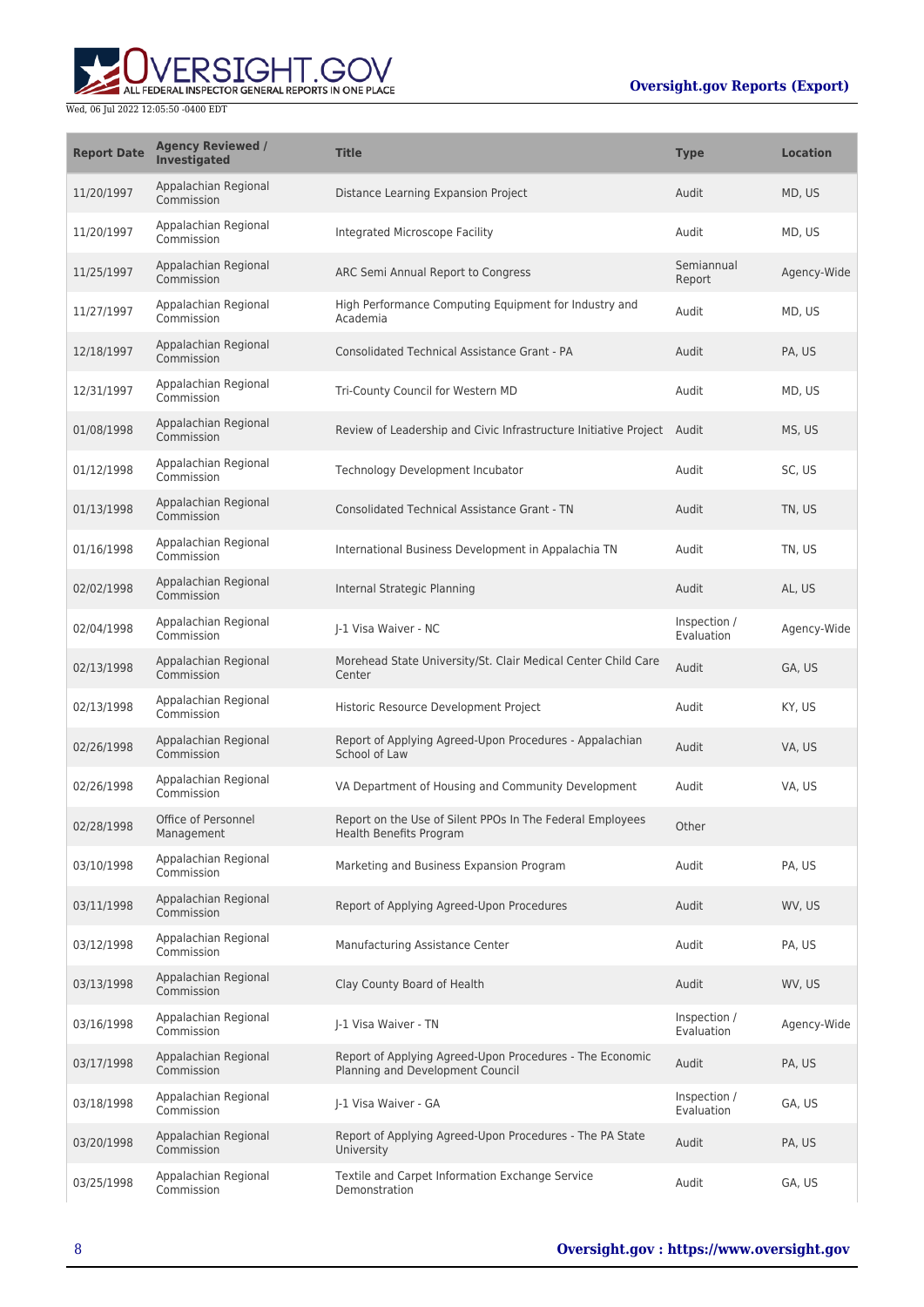

| <b>Report Date</b> | <b>Agency Reviewed /</b><br><b>Investigated</b> | <b>Title</b>                                                                        | <b>Type</b>                | <b>Location</b> |
|--------------------|-------------------------------------------------|-------------------------------------------------------------------------------------|----------------------------|-----------------|
| 03/26/1998         | Appalachian Regional<br>Commission              | Survey Report of ARC Grants Awarded for infrastructure<br>Project                   | Inspection /<br>Evaluation | DC, US          |
| 03/31/1998         | Appalachian Regional<br>Commission              | Customized Industrial Training                                                      | Audit                      | TN, US          |
| 03/31/1998         | Appalachian Regional<br>Commission              | DeKalb Solid Waste Landfill                                                         | Audit                      | MS, US          |
| 03/31/1998         | Appalachian Regional<br>Commission              | Kemper County Lake Assess Road                                                      | Audit                      | MS, US          |
| 03/31/1998         | Appalachian Regional<br>Commission              | Community Oriented Health Care Project                                              | Audit                      | WV, US          |
| 04/08/1998         | Appalachian Regional<br>Commission              | Report of Applying Agreed-Upon Procedures - Fay-Penn<br>Economic CouncilDecelopment | Audit                      | PA, US          |
| 04/13/1998         | <b>Federal Labor Relations</b><br>Authority     | Semiannual Report to Congress: October 1, 1997 - March 31,<br>1998                  | Semiannual<br>Report       | Agency-Wide     |
| 04/15/1998         | Appalachian Regional<br>Commission              | Deleware-Chenango-Madison-Otsego Career Academy                                     | Audit                      | NY, US          |
| 04/15/1998         | Appalachian Regional<br>Commission              | Northwest PA Regional Planning and Development<br>Commission                        | Audit                      | PA, US          |
| 04/15/1998         | Appalachian Regional<br>Commission              | Phase I, Equipment Project                                                          | Audit                      | KY, US          |
| 04/17/1998         | Appalachian Regional<br>Commission              | <b>Big Sandy Telecommunications Center Phases I</b>                                 | Audit                      | KY, US          |
| 04/24/1998         | Appalachian Regional<br>Commission              | Internationalization of KY Appalachian Counties                                     | Audit                      | KY, US          |
| 04/30/1998         | Appalachian Regional<br>Commission              | ARC Semi Annual Report to Congress                                                  | Semiannual<br>Report       | Agency-Wide     |
| 05/04/1998         | Appalachian Regional<br>Commission              | International Development Enhancement and Expansion<br>Project                      | Audit                      | WV, US          |
| 05/20/1998         | Appalachian Regional<br>Commission              | North GA Waste Management Project                                                   | Audit                      | GA, US          |
| 06/01/1998         | Appalachian Regional<br>Commission              | AL Export - A Targeted Export Assistance and Management<br><b>Training Program</b>  | Audit                      | AL, US          |
| 06/17/1998         | Appalachian Regional<br>Commission              | I-1 Visa Waiver - VA                                                                | Inspection /<br>Evaluation | Agency-Wide     |
| 06/18/1998         | Appalachian Regional<br>Commission              | J-1 Visa Waiver - AL                                                                | Inspection /<br>Evaluation | Agency-Wide     |
| 07/07/1998         | Appalachian Regional<br>Commission              | J-1 Visa Waiver - KY                                                                | Inspection /<br>Evaluation | Agency-Wide     |
| 08/07/1998         | Appalachian Regional<br>Commission              | Consolidated Technical Assistance Grant - OH                                        | Audit                      | OH, US          |
| 08/10/1998         | Appalachian Regional<br>Commission              | J-1 Visa Waiver - OH                                                                | Inspection /<br>Evaluation | Agency-Wide     |
| 08/19/1998         | Appalachian Regional<br>Commission              | Interagency Day Care Center Project                                                 | Audit                      | OH, US          |
| 08/25/1998         | Appalachian Regional<br>Commission              | Controls over Contracts/Grants with Expired Performance<br>Periods                  | Inspection /<br>Evaluation | DC, US          |
| 09/22/1998         | Appalachian Regional<br>Commission              | Rural Action Leadership and Civic Development Inititative                           | Audit                      | OH, US          |
| 09/22/1998         | Appalachian Regional<br>Commission              | Review of Funds for Appalachian Industrial Retraining                               | Audit                      | OH, US          |
| 10/06/1998         | Appalachian Regional<br>Commission              | J-1 Visa Waiver - PA                                                                | Inspection /<br>Evaluation | Agency-Wide     |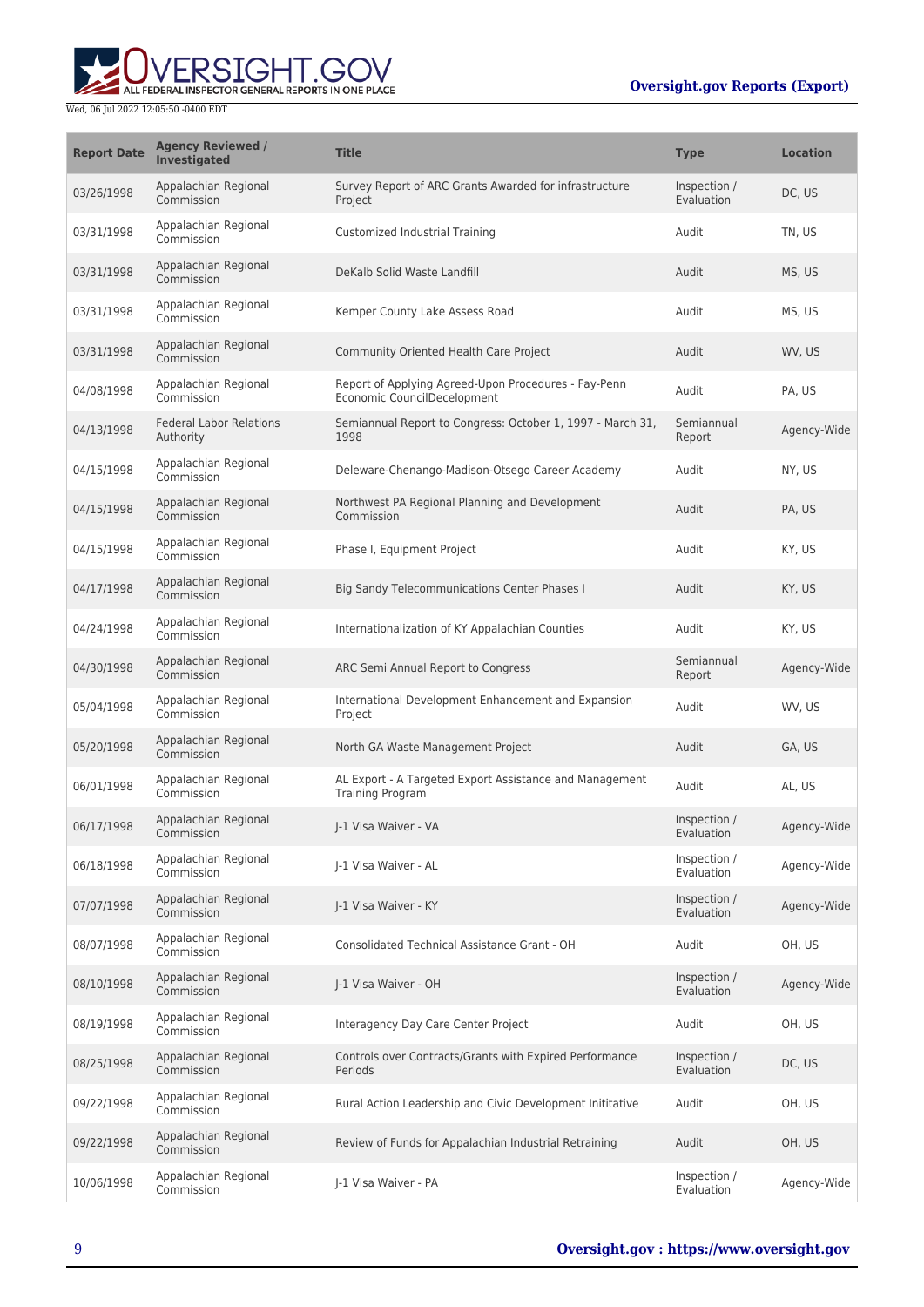# **WERSIGHT.GOV**

#### Wed, 06 Jul 2022 12:05:50 -0400 EDT

### **Oversight.gov Reports (Export)**

| <b>Report Date</b> | <b>Agency Reviewed /</b><br><b>Investigated</b> | <b>Title</b>                                                                                                                          | <b>Type</b>                | <b>Location</b>      |
|--------------------|-------------------------------------------------|---------------------------------------------------------------------------------------------------------------------------------------|----------------------------|----------------------|
| 10/15/1998         | Appalachian Regional<br>Commission              | I-1 Visa Waiver - NY                                                                                                                  | Inspection /<br>Evaluation | Agency-Wide          |
| 10/30/1998         | <b>Federal Labor Relations</b><br>Authority     | Semiannual Report to Congress: April 1, 1998 - September 30,<br>1998                                                                  | Semiannual<br>Report       | Agency-Wide          |
| 11/20/1998         | Appalachian Regional<br>Commission              | <b>Enhancement of Business School Technology</b>                                                                                      | Audit                      | MD, US               |
| 11/20/1998         | Appalachian Regional<br>Commission              | Tri-Cities Appalachian International Trading Network                                                                                  | Audit                      | TN, US               |
| 11/20/1998         | Appalachian Regional<br>Commission              | ARC Semi Annual Report to Congress                                                                                                    | Semiannual<br>Report       | Agency-Wide          |
| 12/02/1998         | Appalachian Regional<br>Commission              | Appalachian International Business Center                                                                                             | Audit                      | NC, US               |
| 02/23/1999         | Appalachian Regional<br>Commission              | <b>Consolidated Technical Assistance Grant - MS</b>                                                                                   | Audit                      | • MS, US<br>• MS, US |
| 02/26/1999         | Appalachian Regional<br>Commission              | Review Report on Buckhorn Leadership Initiative                                                                                       | Audit                      | KY, US               |
| 03/10/1999         | Appalachian Regional<br>Commission              | Lake Cumberland Regional Justice and Victims Advocacy<br>Project                                                                      | Audit                      | KY, US               |
| 03/17/1999         | Appalachian Regional<br>Commission              | Controls over Contracts/Grants with Expired Performance<br>Periods                                                                    | Inspection /<br>Evaluation | DC, US               |
| 03/22/1999         | Appalachian Regional<br>Commission              | Review of Economic Development Information System                                                                                     | Audit                      | SC, US               |
| 03/22/1999         | Appalachian Regional<br>Commission              | Review of Telecommunications Adding Rural Counties to<br>AppNet                                                                       | Audit                      | SC, US               |
| 03/22/1999         | Appalachian Regional<br>Commission              | Review of Internet Training Facilities Project                                                                                        | Audit                      | SC, US               |
| 03/24/1999         | Appalachian Regional<br>Commission              | Review of Science and Math to go Project                                                                                              | Audit                      | SC, US               |
| 03/25/1999         | Appalachian Regional<br>Commission              | Review of the McCreary County Educational Development<br>Foundation                                                                   | Audit                      | KY, US               |
| 03/31/1999         | Office of Personnel<br>Management               | Semiannual Report to Congress October 1, 1998 - March 31,<br>1999                                                                     | Semiannual<br>Report       | Agency-Wide          |
| 03/31/1999         | Appalachian Regional<br>Commission              | Review of The Presbyterian Child Welfare Agency - Breathitt<br>Montessori Pre-School Relocation                                       | Audit                      | KY, US               |
| 03/31/1999         | Appalachian Regional<br>Commission              | Review of The Presbyterian Child Welfare Agency                                                                                       | Audit                      | KY, US               |
| 04/14/1999         | <b>Federal Labor Relations</b><br>Authority     | Management Letter- Reviewing and Revising Pre 1995<br>Delegations of Authority, Memoranda of Understanding and<br><b>Instructions</b> | Other                      | Agency-Wide          |
| 04/22/1999         | Appalachian Regional<br>Commission              | J-1 Visa Waiver - AL                                                                                                                  | Inspection /<br>Evaluation | Agency-Wide          |
| 04/30/1999         | Appalachian Regional<br>Commission              | <b>GA RLF</b>                                                                                                                         | Audit                      | GA, US               |
| 04/30/1999         | <b>Federal Labor Relations</b><br>Authority     | Semiannual Report to Congress: October 1, 1998 - March 31,<br>1999                                                                    | Semiannual<br>Report       | Agency-Wide          |
| 05/05/1999         | Appalachian Regional<br>Commission              | Review of AL Strategic Plan for Telecommunications                                                                                    | Audit                      | AL, US               |
| 05/05/1999         | Appalachian Regional<br>Commission              | Review of Consolidated Technical Assistance Program                                                                                   | Audit                      | AL, US               |
| 05/14/1999         | Appalachian Regional<br>Commission              | Review of Debkilb County Tourism/Business Development<br>Center                                                                       | Audit                      | AL, US               |
| 05/26/1999         | Appalachian Regional<br>Commission              | Survey Report - Review of Jefferson County Distance Learning                                                                          | Audit                      | AL, US               |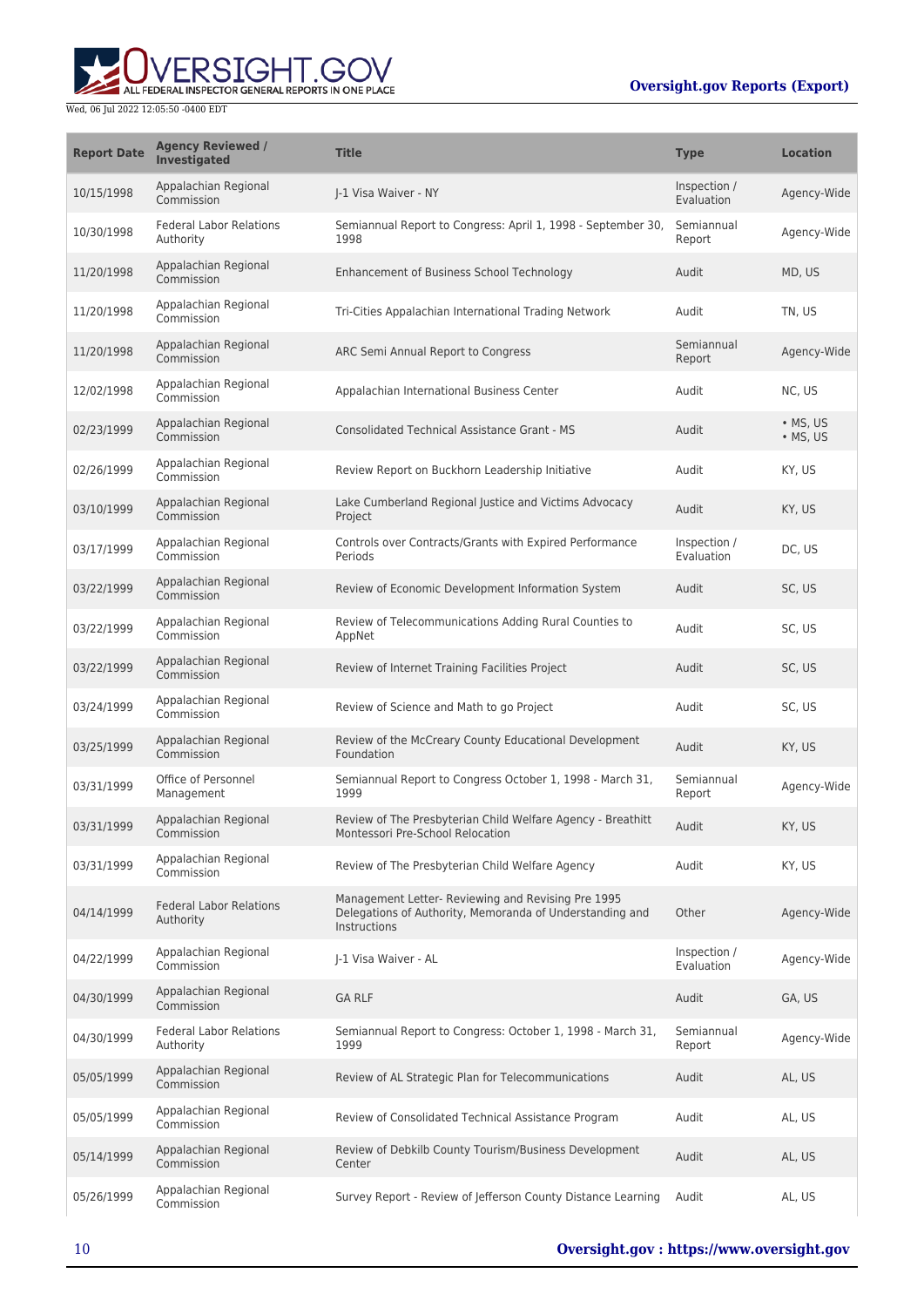

| <b>Report Date</b> | <b>Agency Reviewed /</b><br>Investigated    | <b>Title</b>                                                              | <b>Type</b>                | <b>Location</b> |
|--------------------|---------------------------------------------|---------------------------------------------------------------------------|----------------------------|-----------------|
| 06/02/1999         | Appalachian Regional<br>Commission          | ARC Semi Annual Report to Congress                                        | Semiannual<br>Report       | Agency-Wide     |
| 07/01/1999         | Appalachian Regional<br>Commission          | Review of Entrepreneurial Education Project                               | Audit                      | GA. US          |
| 07/01/1999         | Appalachian Regional<br>Commission          | Consolidated Technical Assistance Grant - WV                              | Audit                      | WV, US          |
| 07/08/1999         | Appalachian Regional<br>Commission          | Southwest Regional Jail/Industrial Park Water Project                     | Audit                      | WV. US          |
| 08/05/1999         | Appalachian Regional<br>Commission          | Survey of Timeliness of Claims Processing & Follow-up Action              | Inspection /<br>Evaluation | DC, US          |
| 08/25/1999         | Appalachian Regional<br>Commission          | I-1 Visa Waiver - NY                                                      | Inspection /<br>Evaluation | Agency-Wide     |
| 08/25/1999         | Appalachian Regional<br>Commission          | Training Tomorrow's Workforce                                             | Audit                      | KY, US          |
| 08/31/1999         | Appalachian Regional<br>Commission          | Northern Tier Regional Planning and Development Council                   | Audit                      | PA, US          |
| 08/31/1999         | Appalachian Regional<br>Commission          | TN Quality Award Alliance Global Market Development Phase<br>$\mathbf{H}$ | Audit                      | TN, US          |
| 09/03/1999         | Appalachian Regional<br>Commission          | <b>NC Technical Assistance</b>                                            | Audit                      | NC, US          |
| 09/15/1999         | Appalachian Regional<br>Commission          | PA Department of Community and Economic Development                       | Audit                      | PA, US          |
| 09/20/1999         | Appalachian Regional<br>Commission          | TN Regional Entrepreneurial initiative                                    | Audit                      | TN, US          |
| 09/24/1999         | Appalachian Regional<br>Commission          | Rockcastle County Economic Development Initiative                         | Audit                      | KY, US          |
| 09/29/1999         | Appalachian Regional<br>Commission          | Grant Agreement Expenditures Audit NC                                     | Audit                      | NC, US          |
| 09/30/1999         | Office of Personnel<br>Management           | Semiannual Report to Congress April 1, 1999 - September 30,<br>1999       | Semiannual<br>Report       | Agency-Wide     |
| 09/30/1999         | Appalachian Regional<br>Commission          | I-1 Visa Waiver - AL                                                      | Inspection /<br>Evaluation | Agency-Wide     |
| 09/30/1999         | Appalachian Regional<br>Commission          | Facilities Master Planning Project                                        | Audit                      | OH, US          |
| 09/30/1999         | Appalachian Regional<br>Commission          | Review of Rural Health and Wellness Program                               | Audit                      | KY, US          |
| 10/07/1999         | <b>Federal Labor Relations</b><br>Authority | Semiannual Report to Congress: April 1, 1999 - September 30,<br>1999      | Semiannual<br>Report       | Agency-Wide     |
| 10/20/1999         | Appalachian Regional<br>Commission          | OH University Southern Campus Technology Outreach Center                  | Audit                      | OH, US          |
| 10/20/1999         | Appalachian Regional<br>Commission          | Review of Welding Laboratory/Classroom Project                            | Audit                      | NY, US          |
| 10/22/1999         | Appalachian Regional<br>Commission          | Review of Wrap Around Child Care Project                                  | Audit                      | NY, US          |
| 10/27/1999         | Appalachian Regional<br>Commission          | Review of Southern Tier Rail Line Development Project                     | Audit                      | NY, US          |
| 10/27/1999         | Appalachian Regional<br>Commission          | Review of Rail line Preservation Project                                  | Audit                      | NY, US          |
| 10/28/1999         | Appalachian Regional<br>Commission          | Purchasing of Goods and Services                                          | Inspection /<br>Evaluation | DC, US          |
| 11/01/1999         | Appalachian Regional<br>Commission          | ARC Semi Annual Report to Congress                                        | Semiannual<br>Report       | Agency-Wide     |